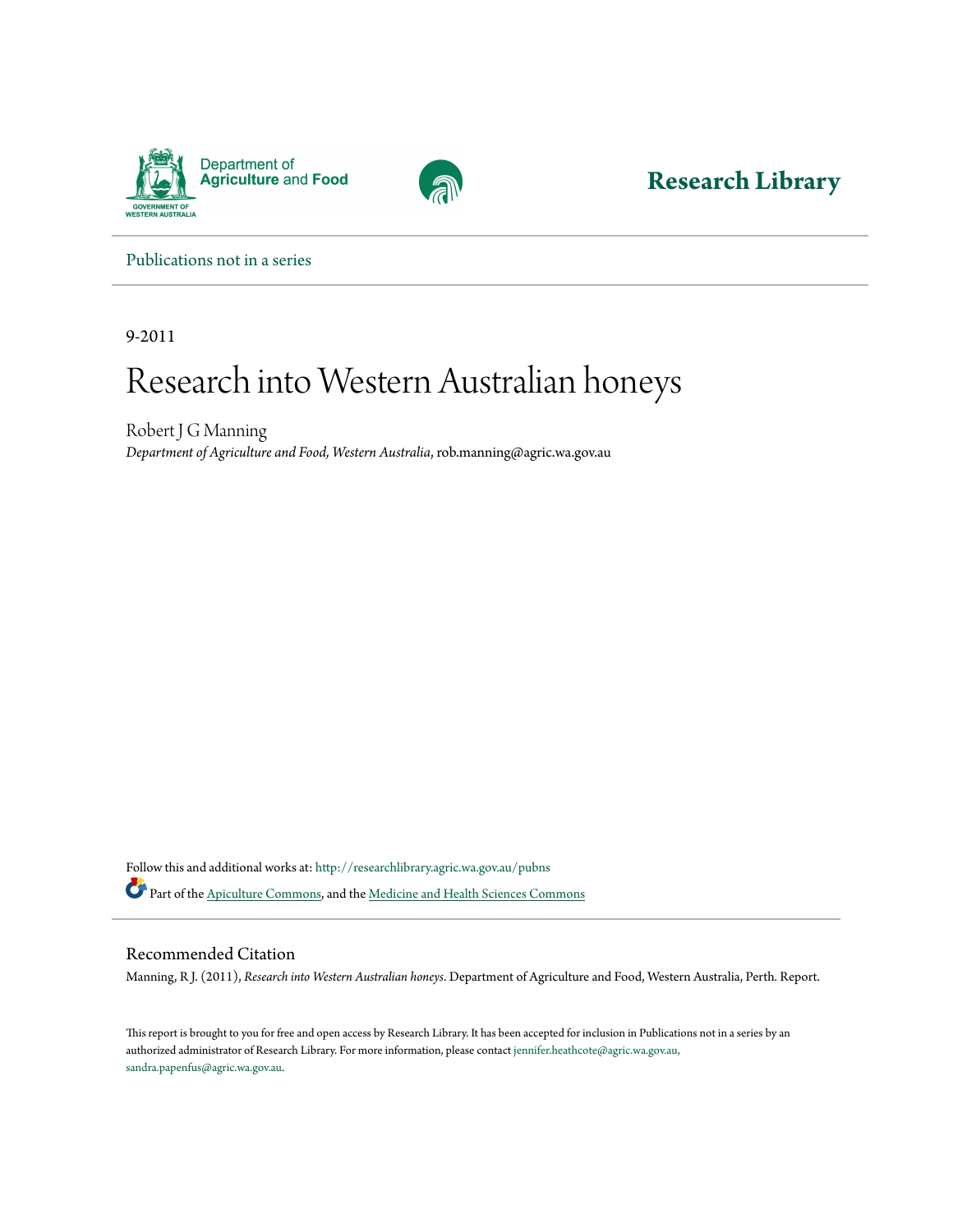## **IMPORTANT DISCLAIMER**

This document has been obtained from DAFWA's research library website ([researchlibrary.agric.wa.gov.au](http://researchlibrary.agric.wa.gov.au)) which hosts DAFWA's archival research publications. Although reasonable care was taken to make the information in the document accurate at the time it was first published, DAFWA does not make any representations or warranties about its accuracy, reliability, currency, completeness or suitability for any particular purpose. It may be out of date, inaccurate or misleading or conflict with current laws, polices or practices. DAFWA has not reviewed or revised the information before making the document available from its research library website. Before using the information, you should carefully evaluate its accuracy, currency, completeness and relevance for your purposes. We recommend you also search for more recent information on DAFWA's research library website, DAFWA's main website [\(https://www.agric.wa.gov.au](https://www.agric.wa.gov.au)) and other appropriate websites and sources.

Information in, or referred to in, documents on DAFWA's research library website is not tailored to the circumstances of individual farms, people or businesses, and does not constitute legal, business, scientific, agricultural or farm management advice. We recommend before making any significant decisions, you obtain advice from appropriate professionals who have taken into account your individual circumstances and objectives.

The Chief Executive Officer of the Department of Agriculture and Food and the State of Western Australia and their employees and agents (collectively and individually referred to below as DAFWA) accept no liability whatsoever, by reason of negligence or otherwise, arising from any use or release of information in, or referred to in, this document, or any error, inaccuracy or omission in the information.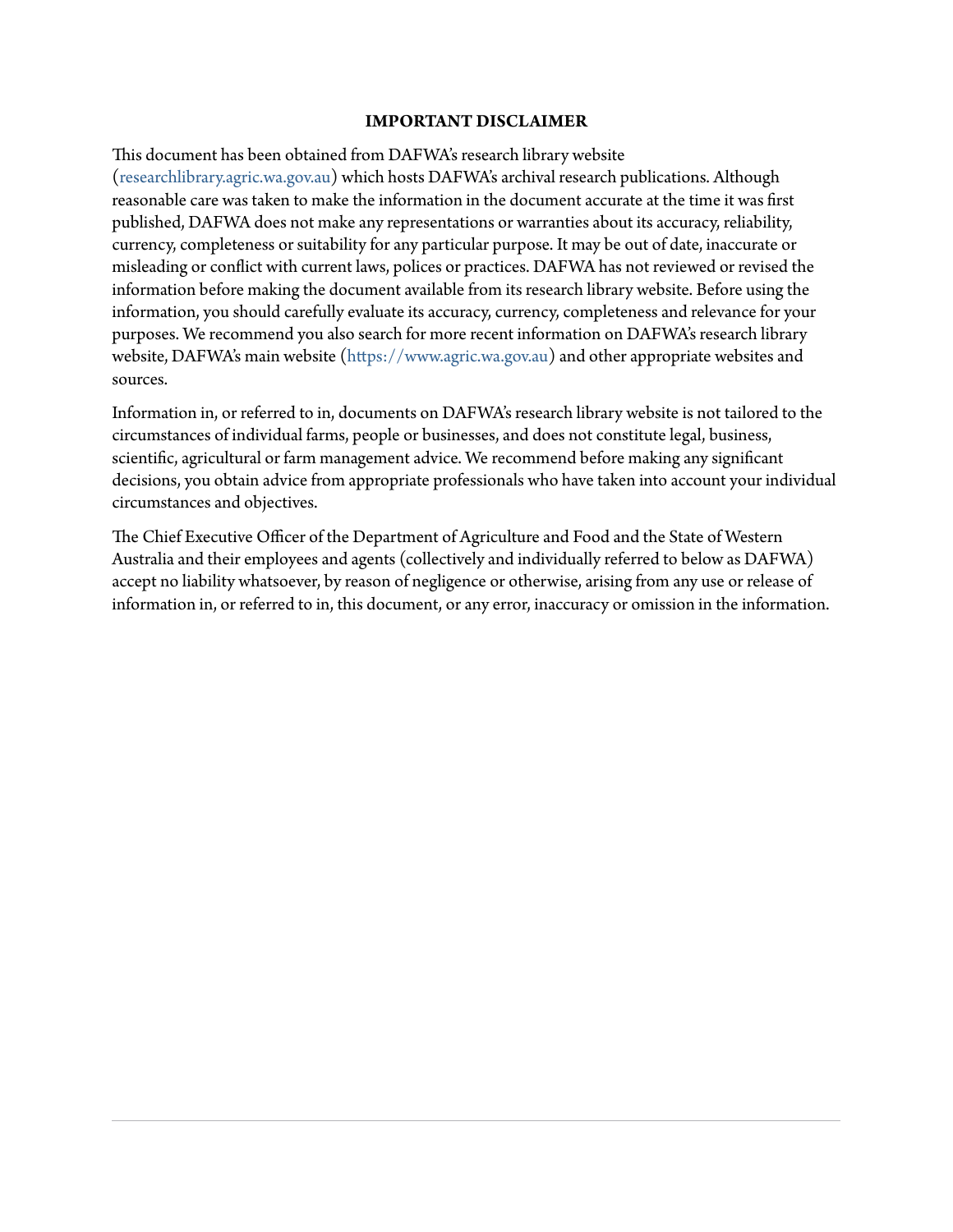

# **Research into Western Australian honeys**

Dr Rob Manning

Western Australian Department of Agriculture and Food

September 2011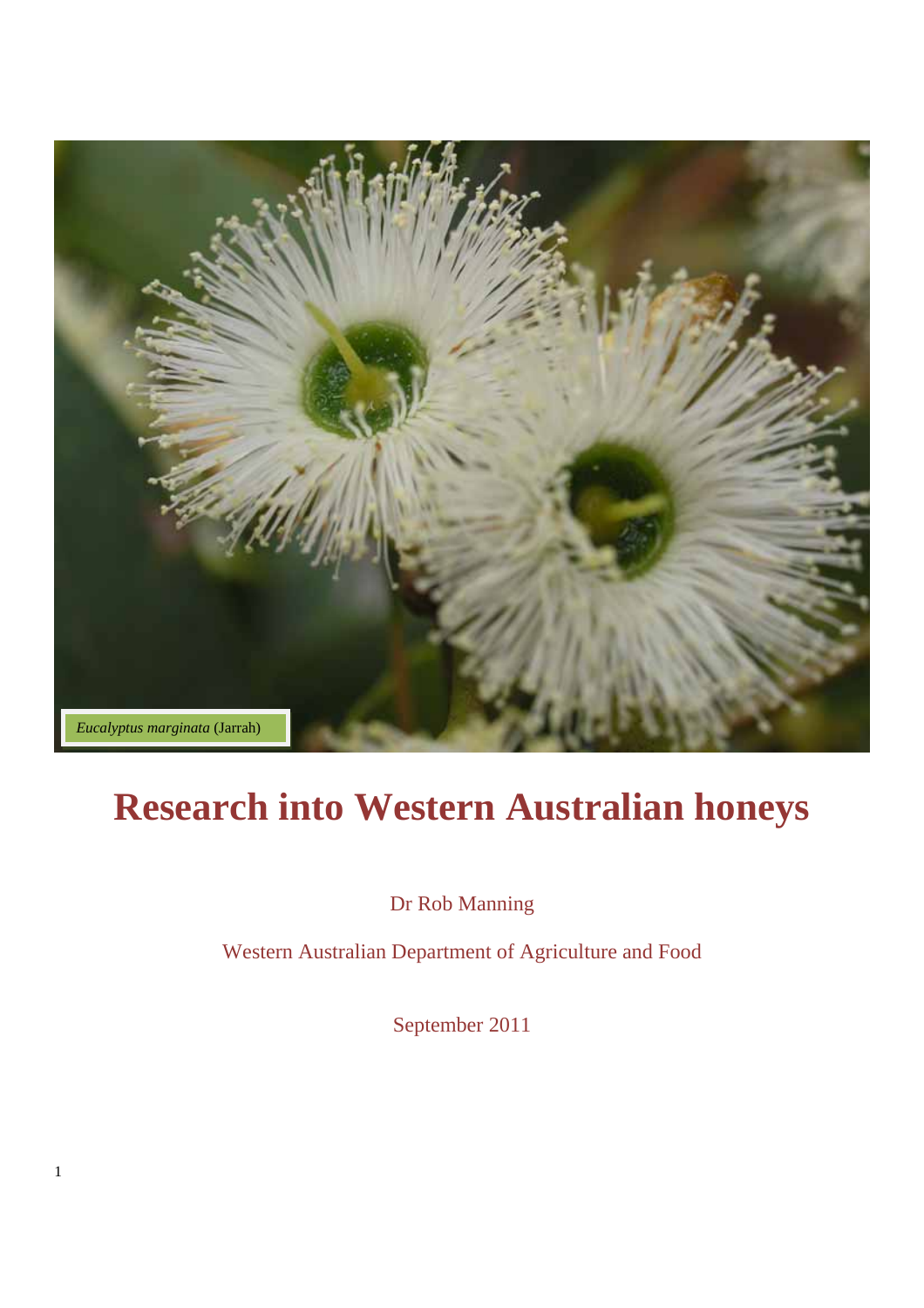## **Antimicrobial & antioxidant activity Background**

Evidence of "active" honey was discovered when a positive random test for antibiotic residue in honey samples from one of Western Australian (WA) packers proved to be false after honey samples were re-run using a more expensive test.

Khaira and Mee (2000) at the Department of Microbiology, The Queen Elizabeth II Medical Centre, University of Western Australia examined the minimum inhibitory concentrations (MIC) of various WA honey samples (from the August 1999 to January 2000 flowering season). Jarrah honey was a most active honey against microbes than all others tested. Its MIC for the most active Jarrah sample was 20% w/v (20 g honey in 100 mls water) for *Candida albicans*, 5% w/v for *Pseudomonas aeruginosa* and *Escherichia coli*, and 2.5% w/v for *Staphylococcus aureus. S. aureus* was the most sensitive microbe to Jarrah honey.

On the 26 February 2002, the then Department of Agriculture released a media statement about the results of research conducted by Rob Manning and Nola Mercer about WA honeys' antimicrobial activity using an assay developed in New Zealand. The research showed that Western Australian honey had some of the highest activity levels in the world due to a naturally occurring enzyme in the honey. Upon dilution of honey, the enzyme glucose oxidase produces low concentrations of hydrogen peroxide which is the source of its antimicrobial activity. It is different to Manuka *(Leptospermum scoparium)* honey from New Zealand which is termed a 'non-peroxide' (Molan and Russell 1988) honey because it's activity is derived from a chemical called methylglyoxal. The chemical, the "Unique Manuka Factor (UMF)" in Manuka is unique and so far it has only been discovered in honey from *Leptospermum* species (Allen *et al.* 1991; Anon 1998; Davis 2005) which includes a species found in Western Australia (Beeinformed 2008).

Since 2002, further research into WA honeys has been undertaken by researchers at the University of Sydney, Western Australian beekeepers and Wescobee Ltd. In 2009, Wescobee Ltd launched a new product that promoted a 100% honey product

based on its antimicrobial activity into a health-care market for the first time and with it won an export award into Japan in 2010 (Wescobee 2011).

The Jarrah honey crop has been significantly affected by adverse environment conditions, particularly by drought for many of the years since 2002.

This bulletin provides a history of the discovery of active honeys in WA and more recently antioxidant activity.

## **Introduction**

Honey is a highly complex mixture of at least 200 phytochemicals whose composition is strictly dependent on floral and geographical origin (Beretta *et al.* (2005). The antimicrobial activity of honey is due to its osmotic effect, acidity and the presence of hydrogen peroxide (Molan 1992) which can vary markedly between samples (Molan *et al.* 1988; Garcia *et al*. 2000; Brady *et al*. 2004). The hydrogen peroxide activity can be measured, and is now important in grading the activity of the honey in qualitative terms for the pharmaceutical-medical market, specifically in wound care and for skin infections.

Hydrogen peroxide presence in honey is derived from the enzymatic activity of glucose oxidase. The source of glucose oxidase found in honey can originate from the honey bees' hypopharyngeal glands that are located within its head (Gauhe 1941, cited in Weston 2000) or from the nectar of the flower (Carter and Thornburg 2004).

Hydrogen peroxide is found in varying concentrations in honeys (Allen *et al.* 1991) and is produced optimally when honey is diluted to concentrations between 30 - 50% (v/v) (Bang *et al.* 2003). However, results from a number of surveys can show samples of honey with little or no antimicrobial activity (Allen *et al.* 1991; Brady *et al*. 2004).

Honeys with a high antimicrobial activity have achieved medical status as being important effective antiseptic alternatives when dressing wounds, burns and ulcers (Molan 2001).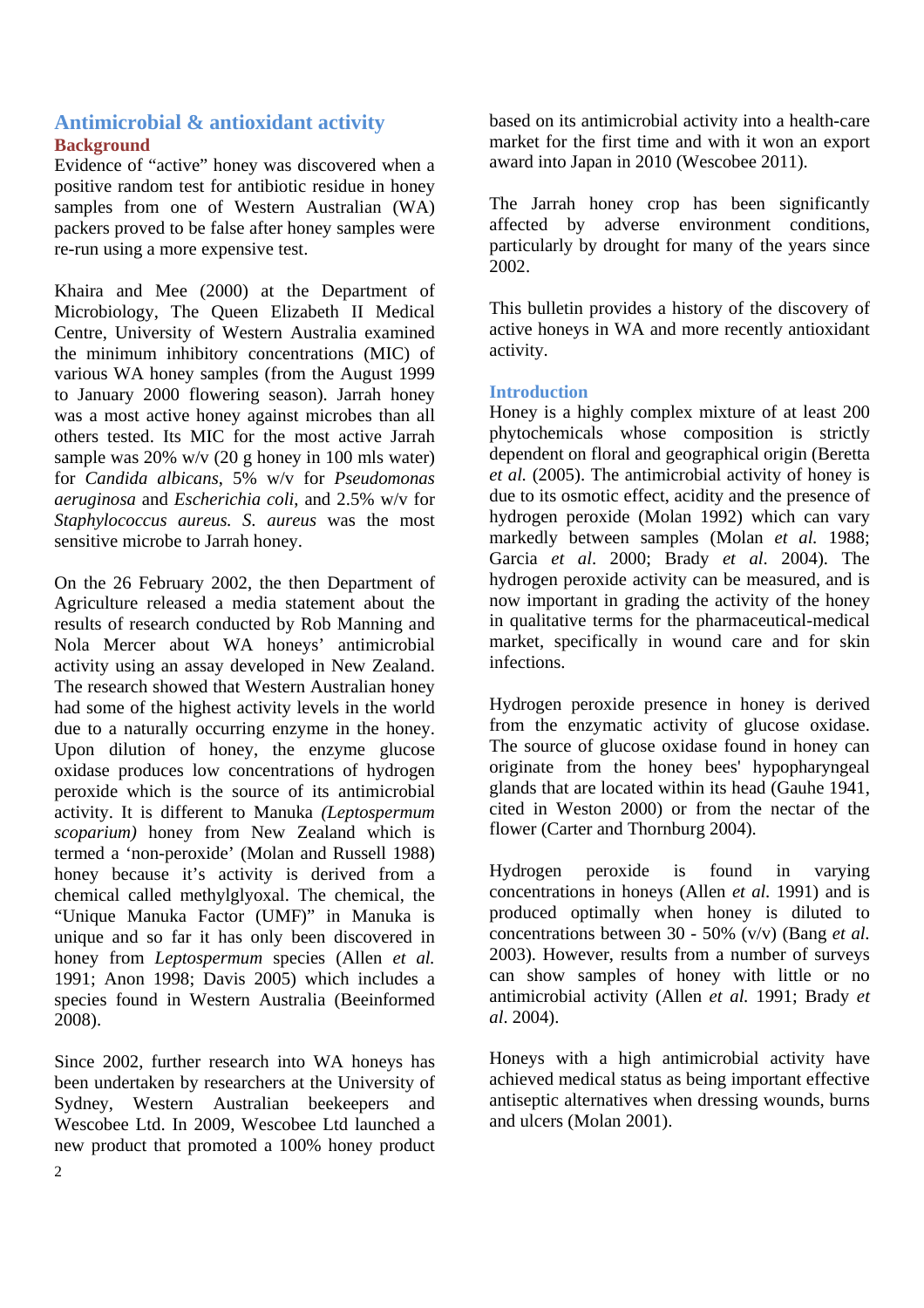## **Survey of honeys for antimicrobial activity**

A survey of unpasteurized honey from commercial Western Australian apiarists was carried out on 342 honey samples from the south-west of WA from 1999 to 2004. The honey was tested against *Staphylococcus aureus* 'Golden Staph' in an agar well diffusion assay, with reference to phenol as a standard.

## **Honey assay for antimicrobial activity**

The methodology used was similar to that used by the Honey Research Laboratory, University of Waikato, Hamilton, New Zealand, where the agar well diffusion method (Fig 1) used and adapted the punch plate assay for inhibitory substances described in Allen *et al.* (1991).





**Fig 1.** Agar well diffusion assay showing the inhibitory zone preventing the growth of *Staphylococcus aureus* (ATCC 9144). Some honeys antimicrobial activity is less (A: Top left) than Jarrah honey (B: Bottom right), which shows the large clear inhibitory zone around the well cut into the agar.

However, the *Staphylococcus aureus* isolate type used in Manning and Mercer (unpublished) differed, being a freeze-dried culture of isolate

ATCC 9144 obtained from the Centre for Food Technology, Department of Primary Industries, Queensland. It was reconstituted in Trypticase Soy broth (Merck 1.05459) according to the instructions supplied, and incubated at  $37^{\circ}$ C for 18 hours.

Other parts of the methodology that differed to Allen *et al.* (1991) were the nutrient agar brand (23g/l OXOID CM 3), catalase brand (Sigma C9322, 2800 units/mg) and the phenol standard (10% w/v solution) was analytical reagent grade (BDH).

A previously screened Manuka honey sample (M110) from the University of Waikato (New Zealand) was tested without any knowledge of its known activity and the WA test result was confirmed in NZ as being as accurate as NZ data. On this basis, regular testing of 'M110' was conducted to ascertain the robustness of the methodology over time during the survey.

## **Results**

l

## *Antimicrobial activity of honeys***<sup>1</sup>**

Clinically, the medical interest is in active honey. New Zealand's iconic 'medihoney', the honey from Manuka is sold at specific activity levels. Therefore only the active honey data is presented here. Of the 342 honey samples, 70 samples (20.5%) showed no detectable antimicrobial activity and the distribution of activity of the honeys surveyed varied greatly from 0 to 45% (w/v) phenol (Fig. 2).

Two endemic Western Australian honeys derived from Marri *(Corymbia calophylla)* and Jarrah *(Eucalyptus marginata)* trees were found to have consistently high antimicrobial activity of all honeys surveyed with measured average activity of 31.1% w/v phenol  $(29)^2$  and 30.2% (w/v) phenol (62), respectively. The activity of the two endemic species was about 90% greater than the average activity of New Zealand's manuka honey (Fig. 3).

<sup>&</sup>lt;sup>1</sup> The test values are expressed as % w/v phenol and can be expressed as % phenol equivalent because the antimicrobial activity test is a **phenol equivalence assay** where the activity of honey is referenced to a phenol standard. Many species had samples that were non-active and some species had few sample collected e.g. 1-3.

 $2^2$  The number following the phenol reading is the sample size.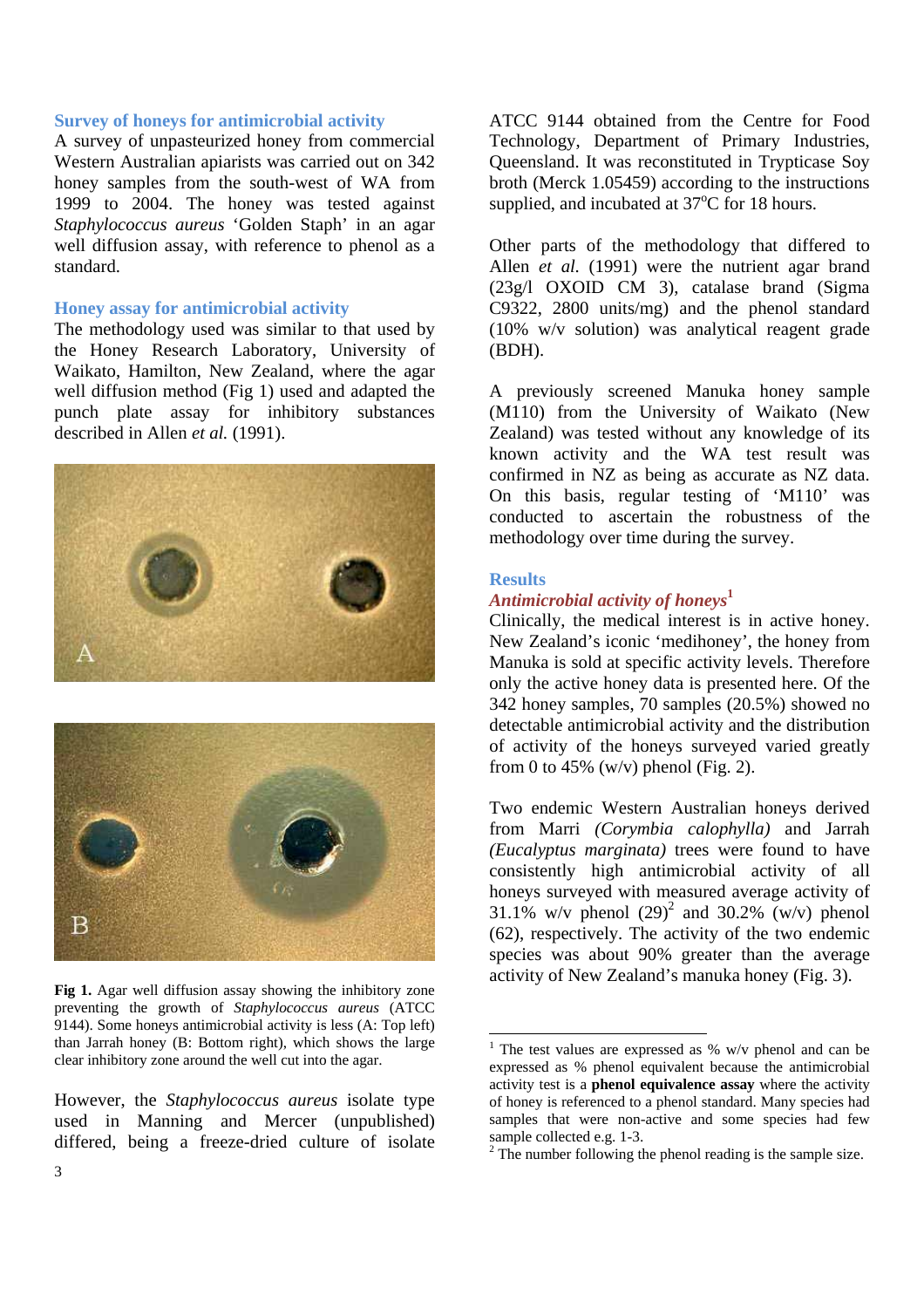

**Fig. 2.** The range of honey activity from WA and New Zealand honeys.

All Western Australian honeys surveyed were 'peroxide' honeys except two samples which were non-peroxide honeys: *Leptospermum subtenue* and

a dark honey from the East Kimberley which subsequently tested extremely high for Zinc (570 mg/kg) and perhaps was responsible for its 'non-peroxide' reading.

The highest mean values of antimicrobial activity were for other eucalyptus species, in particular *Eucalyptus erythrocorys* Red-capped gum (36.7%  $w/v$  phenol),  $E$ . *diversicolor* Karri (32.2% w/v phenol), *E. patens*  Forest blackbutt (31.1%  $w/v$  phenol),  $E$ .



*occidentalis* Yate (30.5% w/v phenol) and *E. gomphocephala* Tuart (28.5% w/v phenol), *Eucalyptus wandoo* Wandoo (27% w/v phenol), *E. rudis* Flooded gum (27.9% w/v phenol)*, E. platypus*  Moort (0% w/v phenol), *E. flocktoniae* Merrit (0% w/v phenol), *E. loxophleba* York gum (0% w/v phenol) and *E. campaspe* Silver gimlet (16.7% w/v phenol). Other species results were: *Agonis flexuosa* Peppermint (0% w/v phenol), *Arctotheca calendula* Capeweed (0% w/v phenol), *Asphodelus fistulosus* Onion weed (27.7% w/v phenol), *Banksia grandis* **Fig 3.** Comparison of antimicrobial activity of New Zealand's manuka honey and Australian 'manuka' species with Western Australian Jarrah (Eucalyptus) and Marri (Corymbia). Data (average, SE) from Irish *et al* (2011), Manning & Mercer (unpublished) and Allen *et al.* (1991).

Honeys gathered within the urban fringe of Perth where there is a huge diversity of plants grown in gardens, had a higher antimicrobial activity (19.2% w/v phenol) than Manuka (15.8% w/v phenol).

Bull Banksia (28.9% w/v phenol), *Brassica napus* Canola (14.7% w/v phenol), *Dryandra sessilis* Parrotbush (17.1% w/v phenol), *Echium plantagineum* Paterson's curse (15.3% w/v phenol), *Hakea trifurcata* Trifurcata (25.8% w/v phenol), *Helianthus annuus* Sunflower (0% w/v phenol), *Malus* sp Apple (0% w/v phenol), *Melaleuca* spp Paperbark (0% w/v phenol), *Nuytsia floribunda* Xmas tree (25.8% w/v phenol), *Prunus* sp Plum (0% w/v phenol), *Psoralea pinnata* Taylorina (12.6% w/v phenol).

There were 90 samples described as a mixture of species (24.4% w/v phenol) and 47 samples from species 'unknown' (19.8% w/v phenol). A commercial Medihoney<sup>TM</sup> sample measured 17.3% w/v phenol.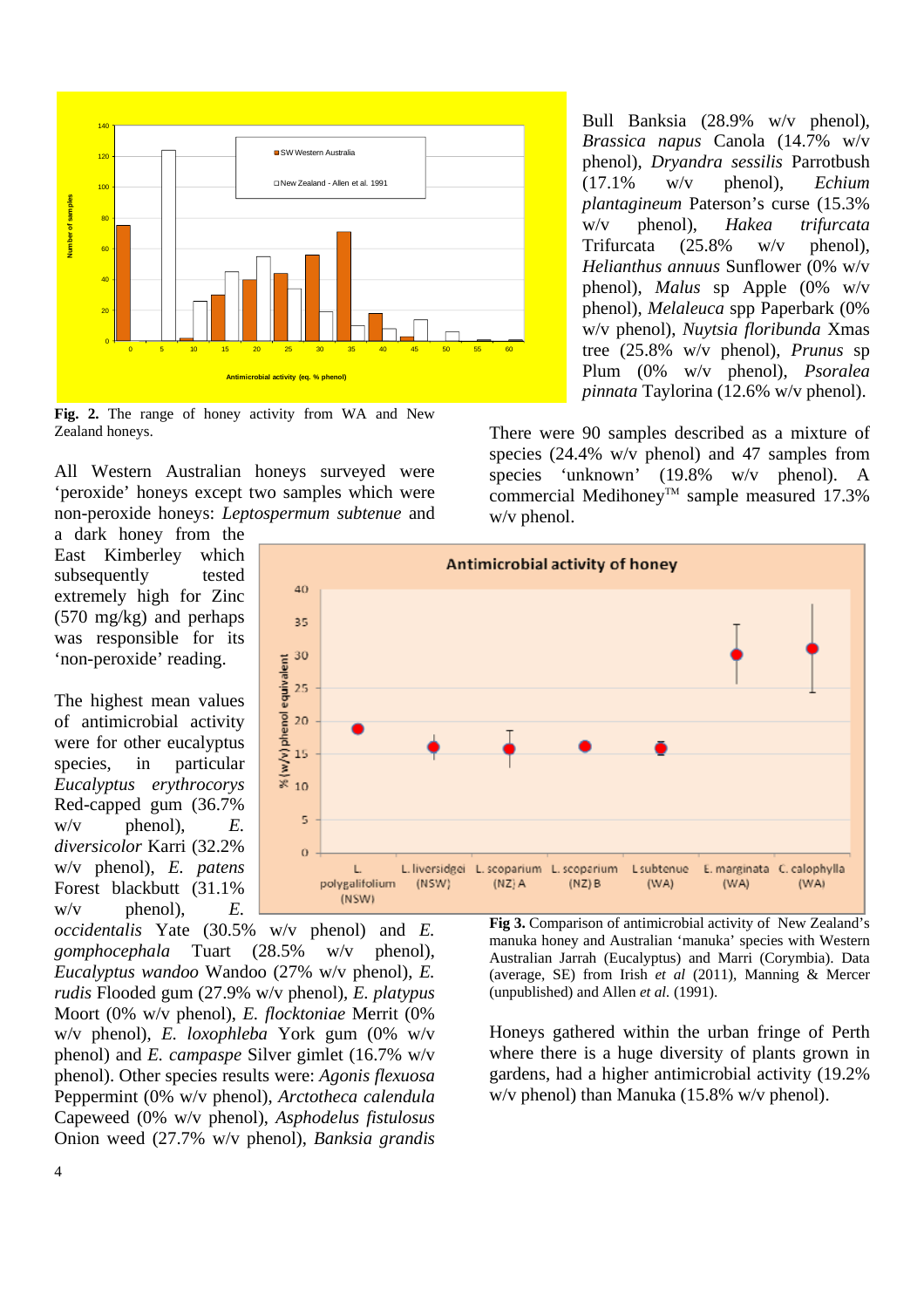## *Antimicrobial activity in honey by year*

Of all the honeys, Jarrah had the largest number of samples collected (N=61), which were used to determine whether significant year to year variations occurred in honey activity. The mean antimicrobial activity of Jarrah was compared over the years from 1999 to 2004, respectively (Fig 4). The results of a statistical ANOVA confirm that there was a significant difference (*P*<0.0001) between all the years.



**Fig 4.** Yearly variation in Jarrah honey activity.

#### *Exotic versus native plant-honey activity*

There were 264 honey samples that could be separated into those honeys derived from exotic plants, those from native sources or that could be grouped as being a mixture of both.

An ANOVA of the mean antimicrobial values from the different sources showed significant differences between honey sources (*P*<0.0001). The main difference was the honey from native plants. An ANOVA test of the non-native honey sources showed no significant difference  $(P=0.7923)$  in the antimicrobial activity between exotic and mixed (native-exotic) honey sources.

Honeys from native plants had a mean antimicrobial activity significantly higher (27.6% w/v phenol) than that of all other sources. Native and exotic plant mixes were 18.3% w/v phenol. The foreign honeys (which were collected after being seized

following quarantine regulation breaches at the Perth airport) and honeys from exotic plants (mainly from farmland) had the lowest activity of 17.5% w/v phenol and 17.4% w/v phenol respectively.

## *Effect of minerals in honey on antimicrobial activity*

Glucose oxidase is an enzyme added to the nectar by honey bees where it oxidises small amounts of

> glucose to gluconolactone which equilibrates with gluconic acid and helps stabilise the nectar processes against fermentation. For every molecule of glucose oxidized in the reaction, one molecule of hydrogen peroxide is produced which helps against microbial spoilage especially if the honey is diluted (White 1992, White *et al.* 1963 cited in Weston 2000). Research by Carter and Thornburg (2004) has shown plants such as tobacco, secrete five proteins into its nectar, one of which is glucose oxidase. As a result, high levels of hydrogen peroxide in the nectar could be generated to levels up to 4 mM.

The high level of hydrogen peroxide in some honeys could also be due to the lack of plantderived catalase in the honey, which originates from pollen (Dustman 1971 cited by Weston 2000).

The presence of metal ions in the nectar can cause chemical reactions when hydrogen peroxide levels are high (Carter and Thornburg 2004). Therefore the mineral content of honey could influence the resultant presence of hydrogen peroxide.

Results from WA research show high levels of potassium, manganese, magnesium, copper and zinc are more likely to be associated with honeys antimicrobial activity whilst high levels of boron, sulphur, iron and calcium are more likely to be associated with a lack of antimicrobial activity.

Potassium and iron are the most important minerals for discriminating between honey samples with and without antimicrobial activity. Calcium and magnesium are the most important minerals in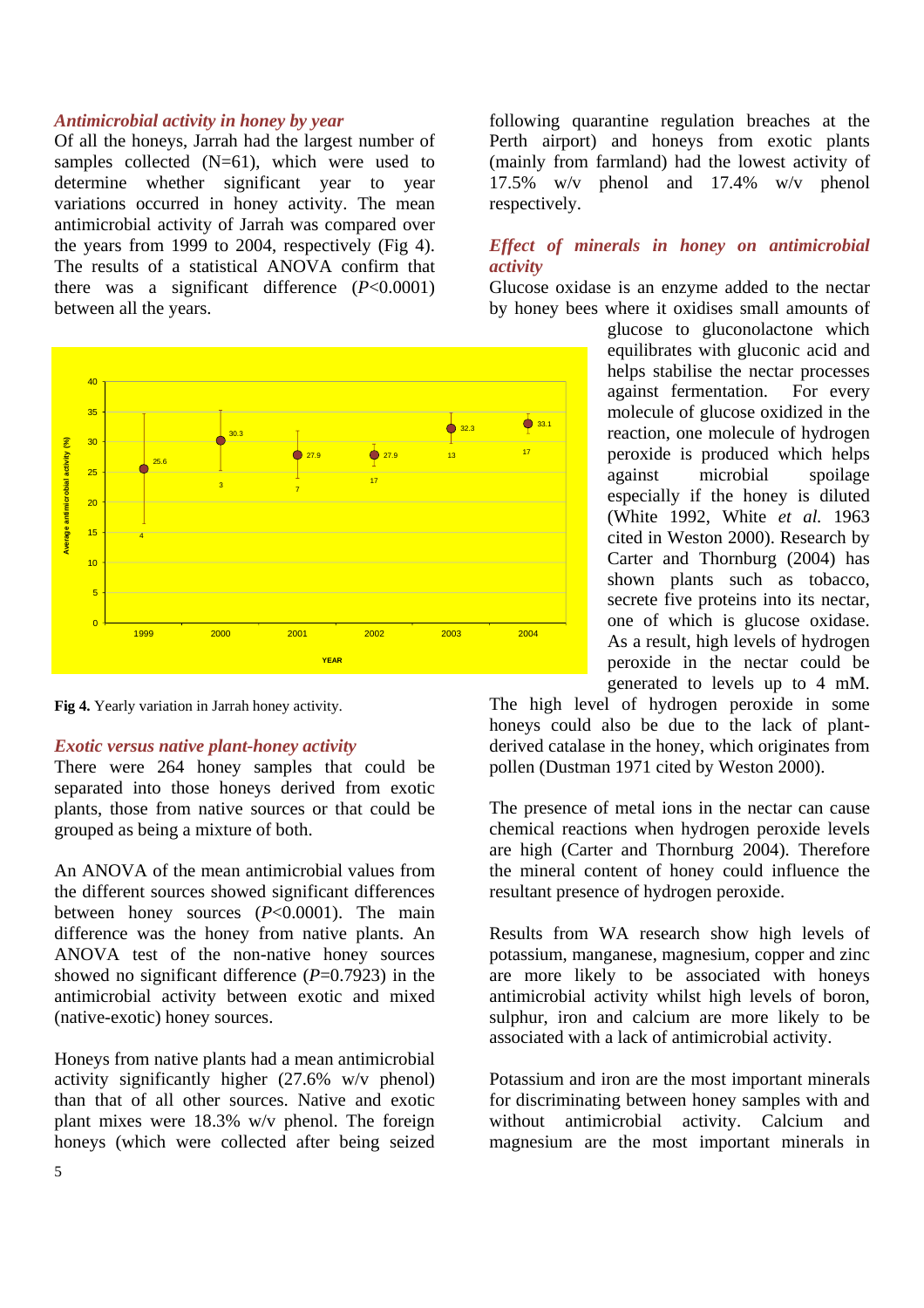separating honey derived from exotic or native plant species.

Of the macro-nutrients, potassium was the most dominant mineral in all honeys, whilst of the micronutrients, boron was highest in concentration in honeys from exotic plants  $(8.8 \text{ mg/kg})$  and manganese was highest in honey from native plants  $(5.4 \text{ mg/kg})$  - see Table 1.

| <b>Mineral</b> | <b>Exotic plant</b> | <b>Exotic-native mix</b> | <b>Native plant</b> |
|----------------|---------------------|--------------------------|---------------------|
| % K            | 0.04                | 0.15                     | 0.17                |
| % Na           | 0.007               | 0.021                    | 0.031               |
| $%$ Ca         | 0.005               | 0.010                    | 0.017               |
| % Mg           | 0.0024              | 0.0032                   | 0.0090              |
| % P            | 0.0046              | 0.0036                   | 0.0039              |
| % S            | 0.0039              | 0.0036                   | 0.0043              |
| $B$ mg/kg      | 8.8                 | 5.7                      | 4.0                 |
| Mn             | 0.7                 | 0.6                      | 5.4                 |
| mg/kg          |                     |                          |                     |
| Fe mg/kg       | 2.4                 | 2.1                      | 2.5                 |
| $Zn$ mg/kg     | 1.0                 | 1.2                      | 2.0                 |
| Cu mg/kg       | 0.16                | 0.24                     | 0.23                |

*Correlation of antimicrobial activity with minerals* 

Correlation statistics which measure the strength of the linear relationship between two variables showed a high positive correlation with antimicrobial activity and potassium and manganese followed by magnesium, calcium and sodium. The only element to have a strong negative correlation with antimicrobial activity was boron (Table 2).

potassium, magnesium and manganese. Magnesium had a weak positive relationship with potassium, manganese had a weak positive relationship with antimicrobial activity. Antimicrobial activity had a weak positive relationship with potassium.

Phosphorus, sodium, sulphur, copper, iron and zinc did not have a relationship with any other mineral tested.

## **Discussion**

Of the species where five or more samples were collected, two species, Marri and Jarrah*,* had high average antimicrobial activity of 31.1% and 30.2% (w/v) phenol equivalent, respectively against *S. aureus*. The activity was significantly higher than New Zealand's manuka honey, which averaged 15.8% phenol which was similar to the average 16.2% activity measured by Allen *et al*. (1991). See Figure 2.

Jarrah has been tested against other microbes. Irish *et al.* (2006a) found unprocessed Jarrah honey was significantly more active against three *Candida* species than two medi-styled proprietary honey brands tested (one of which was Medihoney™, a blend of non-peroxide (manuka) honey) and a high-activity peroxide honey. Further work using Jarrah honey has also shown it to be an effective agent for preventing biofilm formation in

| Activity     | 1.00     |              |         |         |         |         |         |         |         |         |         |      |
|--------------|----------|--------------|---------|---------|---------|---------|---------|---------|---------|---------|---------|------|
| P            | $-0.02$  | 1.00         |         |         |         |         |         |         |         |         |         |      |
| K            | 0.59     | 0.09         | 1.00    |         |         |         |         |         |         |         |         |      |
| Na           | 0.20     | $-0.01$      | 0.38    | 1.00    |         |         |         |         |         |         |         |      |
| Ca           | 0.34     | $-0.07$      | 0.41    | 0.25    | 1.00    |         |         |         |         |         |         |      |
| Mg           | 0.40     | 0.02         | 0.50    | 0.27    | 0.85    | 1.00    |         |         |         |         |         |      |
| S.           | $-0.03$  | 0.18         | 0.12    | 0.44    | $-0.12$ | $-0.07$ | 1.00    |         |         |         |         |      |
| $\mathbf{B}$ | $-0.51$  | 0.07         | $-0.53$ | $-0.38$ | $-0.44$ | $-0.50$ | $-0.04$ | 1.00    |         |         |         |      |
| Cu           | 0.20     | 0.20         | 0.46    | 0.36    | $-0.05$ | 0.06    | 0.25    | $-0.18$ | 1.00    |         |         |      |
| Fe           | $-0.01$  | 0.01         | 0.23    | 0.10    | 0.04    | 0.05    | 0.05    | 0.10    | 0.27    | 1.00    |         |      |
| Mn           | 0.53     | $-0.15$      | 0.42    | 0.06    | 0.74    | 0.71    | $-0.24$ | $-0.52$ | $-0.08$ | $-0.05$ | 1.00    |      |
| Zn           | $-0.12$  | 0.18         | 0.02    | 0.44    | 0.19    | 0.21    | 0.24    | $-0.01$ | 0.23    | 0.16    | $-0.01$ | 1.00 |
|              | Activity | $\mathbf{P}$ | Κ       | Na      | Ca      | Mg      | S       | B       | Cu      | Fe      | Mn      | Zn   |

In honey, calcium strongly correlated positively to magnesium and manganese. Boron had a weak negative relationship with antimicrobial activity, *S. aureus in vitro* and could be useful on particularly important medical devices such as catheters (Irish *et al*. 2006b).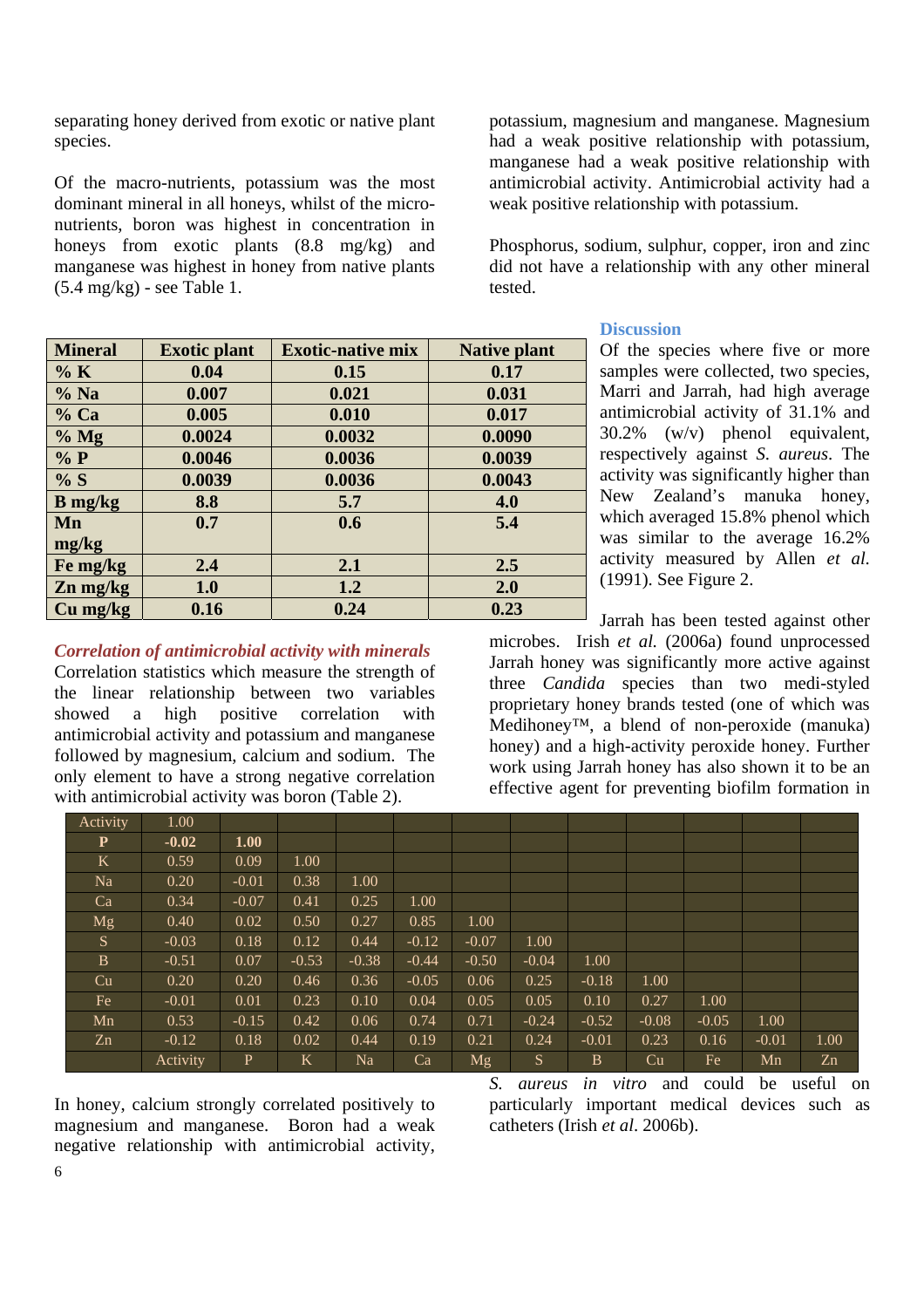More recently, Irish *et al.* (2011) published findings that showed both Marri and Jarrah's honeys total antimicrobial activity are the highest in Australia from a survey of 477 honeys. Their values given as a 'median' and not an average for Marri was 25.7% w/v phenol (8), Jarrah 25.1% w/v phenol (19) and Tasmanian Manuka (same species in NZ) 13.1% w/v phenol (11). These values **strongly** validate the earlier Western Australian survey results of Jarrah and Marri (Manning and Mercer unpublished).

For many of the other plant species in the original Manning & Mercer WA survey, Irish *et al.* (2011) also found low activity (median values) of Wandoo (<5% w/v phenol), *Eucalyptus accedens* Powderbark (<5% w/v phenol), Parrotbush (<5% w/v phenol), Paperbark (7.4% w/v phenol) and Paterson's curse (6.3% w/v phenol). Again a majority of these honeys had samples which had no activity (the exception was Powderbark). The <5 % value was categorized as 'undetectable' activity (Irish *et al.* 2011).

Of the two WA species, Marri and Jarrah, pure Jarrah characteristically remains in a liquid state for a protracted period of time which markedly differs to Marri in this respect. Jarrah honey's lack of crystallization (candying) was reported by Chandler *et al*. (1974). Honeys that solidify have to be reheated to return them to a liquid state. The heating process can destroy the enzyme, glucose oxidase that is linked to honeys antimicrobial activity. Other enzymes in honey such as diastase and invertase have been shown to remain active providing the honey is not heated above  $45^{\circ}$ C for 16 hours. Temperatures above  $50^{\circ}$ C generally cause rapid loss of activity (Langridge 1977). However, the activity does decrease over time. From Irish *et al.* (2011) research, peroxide honeys stored for 8 to 22 months lost an average 9.5% activity and the loss was significantly less if the product is stored at  $4^{\circ}$ C than  $25^{\circ}$ C.

Consumers benefit from honey being a liquid and the fact that Jarrah often grows in almost purespecies stands on laterite soils of the Darling Plateau (Wheeler and Byrne 2006) make Jarrah the preferred honey source as a functional food which could be exploited in a pharmaceutical market. Jarrah honey is harvested from September to

January and Marri is harvested from February to March (Smith 1969). Both species generally have a biennial flowering where a honey harvest can be equivalent to several hundred tones but the yield is significantly impacted by the environment (Fire, prescribed burns, drought (soil moisture) and high temperatures)

In the years since the discovery of the antimicrobial properties of WA honeys, the promotional push has been like that of New Zealand where a single species has been identified (e.g. Jarrah) and given a status amongst consumers. However, in WA a series of poor years of production from the Jarrah forest has meant there has been a shortage of this honey and like Manuka with its limited production volumes, mixes may have to become more common where another highly active honey could be blended into the dominant market species to resolve some of the problems of supply and demand (beyond the normal price increases). In the case of Jarrah, a Jarrah blend with Marri with its equivalent high activity seems an appropriate way to increase supply if candying problems are not created. The process of blending should be reflected in product labeling such as "Jarrah 80" keeping the dominant brand name in the label.

Due to poorer average antimicrobial activity from exotic honeys (usually harvested from agricultural plants) it is extremely important to maintain beekeepers access to native plant resources where the highest quality antimicrobial honeys exist. The government land agency is continually developing prime (and traditional) beekeeping land into conservation reserves and National Parks. Current policies tend to restrict beekeeping and should be carefully assessed because of the potential health benefits to the community of beekeepers having access to the resource. Mixtures of honey from both exotic and native sources gave activity readings which were not significantly different to the activity of exotic honeys which also supports the argument for apiary sites to be retained within a forest and not relocated to the boundaries of forest reserves which are adjacent to farmland.

Twenty percent of honey samples showed no antimicrobial activity and this was similar to that found from other surveys of honey e.g. Allen *et al.*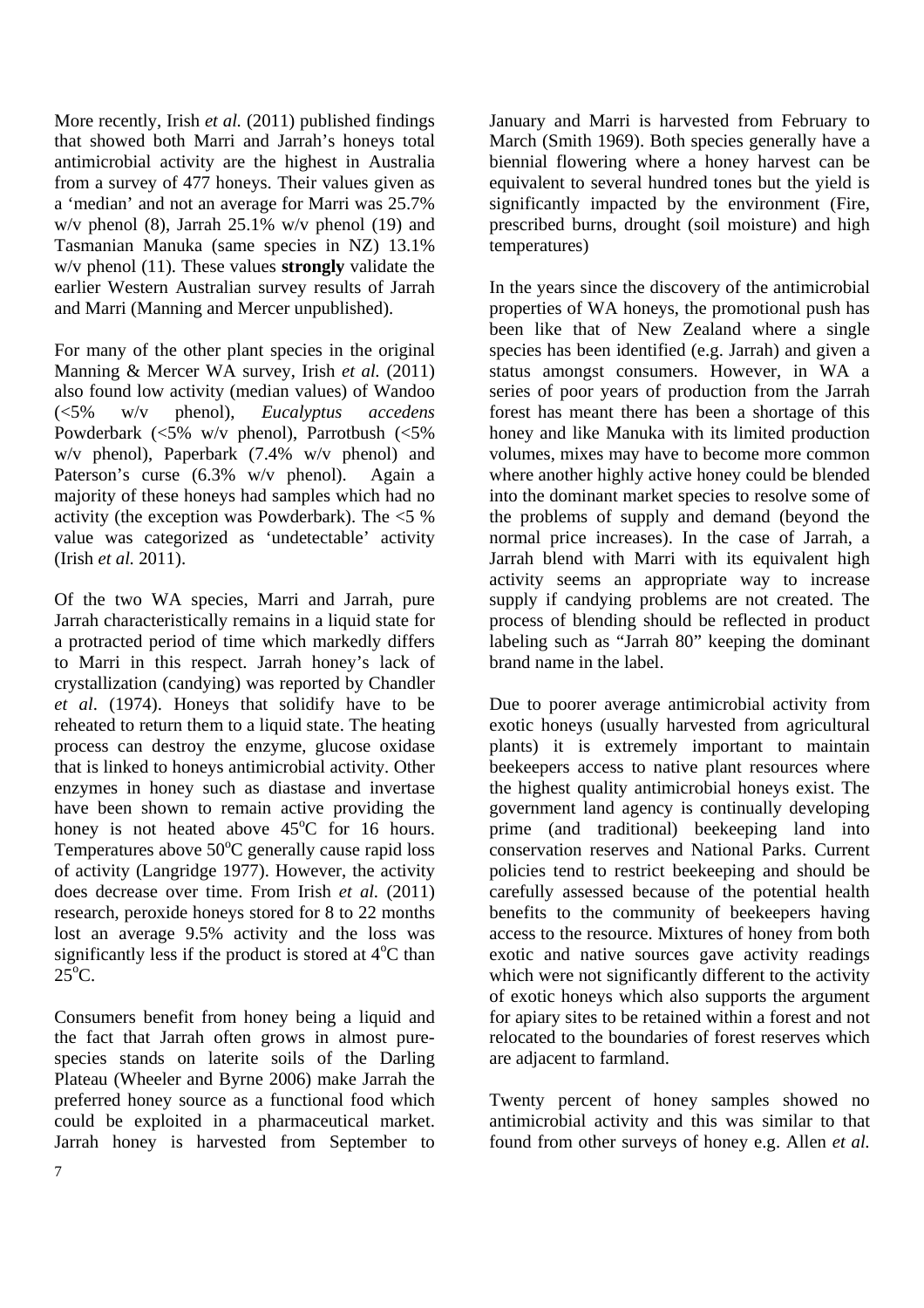1991, Brady *et al.* 2004, Davis 2005 and Irish *et al.* 2011). Just why some honeys showed no activity is unknown. Dustman 1971 (cited in Weston 2000) suggested that the high level of hydrogen peroxide in some honeys could also be due to the lack of plant-derived catalase in the honey, which originates from pollen.



**Fig 5**. Post operative treatment of a skin graft with Jarrah honey. Using an application of honey + non woven Multigate sterile pad twice a day, the infected wound healed in 26 days.

From this, one could theoretically surmise that frames of honey from the brood chamber of bee hives, which can contain substantial amounts of pollen, might not be active whereas, honey from a queen-excluded honey super (a box above a brood chamber which sits above a metal or plastic device that prevents queen bee access i.e. no eggs and little requirement for pollen to the stored) would tend to be more active. Beekeeping businesses can operate apiaries with or without queen excluders and it is possible that samples of honey came from each hive

type. The theory could be tested in further experiments.

Western Australian antimicrobial activity results are far higher than the average 7.6% w/v phenol measured for Portuguese honey (Henriques *et al.* 2005). Three confirmed eucalypt honeys collected in Portugal showed surprisingly low activity at 6.8% w/v phenol when compared with our samples from the same genus. In a survey by Brady *et al.* (2004), a single *Eucalyptus* sample showed a higher value of 16.8% phenol. The differences may have been due to different *S. aureus* isolates used in the experiments, (though the isolate used by Brady *et al.* (2004) was identical), the way the honey was collected and stored or differences in the pH of the 10% phenol standard. For instance, a high pH value of 7.18 of a phenol batch (which should be pH 6) does cause a reduced zone diameter of the phenol standard which influences the final calculation for % (w/v) phenol. However, most of WA data has been confirmed by Irish *el al.* (2011) where Jarrah and Marri are two of the highest activity peroxide honeys in Australia and indeed perhaps the world.

The average antimicrobial activity can change on a year to year basis. Jarrah showed significant differences in antimicrobial activity between some years in inhibiting the growth of *S. aureus*. The honeys were collected from different sites in the forest because of Jarrah's biennial flowering, which can be a general flowering over the whole forest or one where beekeepers find nectar flows in discrete areas. DeMera and Angert (2004) noted that phytogeographically, botanical origin is influential on honeys antimicrobial activity.

## *Use of Jarrah honey*

"There is a large body of evidence to support the use of honey as a wound dressing for a wide range of types of wounds. Its antibacterial activity rapidly clears infection and protects wounds from becoming infected, and thus it provides a moist healing environment without the risk of bacterial growth occurring. It also rapidly debrides wounds and removes malodor. Its anti-inflammatory activity reduces edema and exudate and prevents or minimizes hypertrophic scarring. It also stimulates the growth of granulation tissue and epithelial tissue so that healing is hastened. Furthermore, it creates a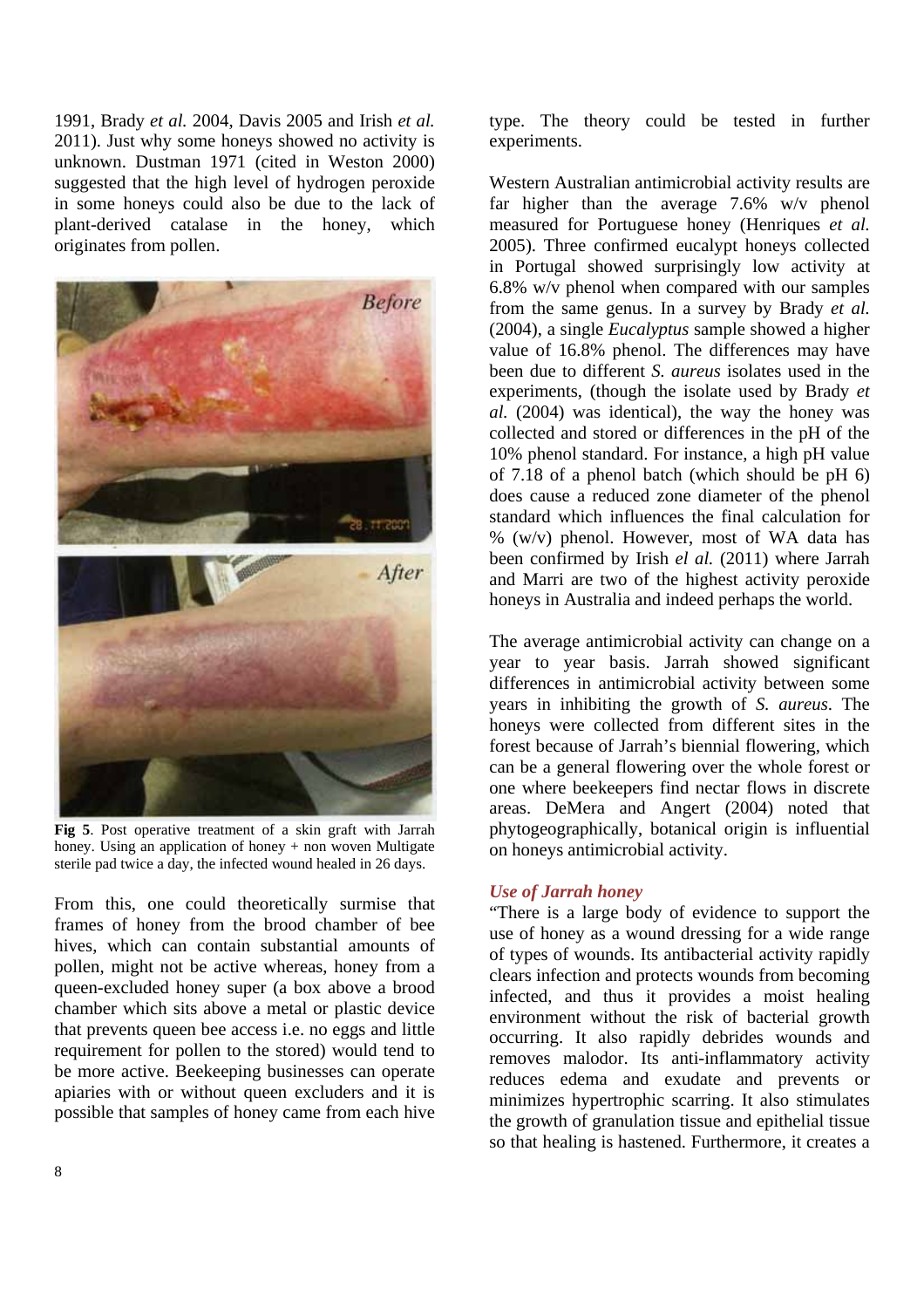nonadherent interface between the wound and the dressing so that dressings may be easily removed without pain or damage to newly regrown tissue." says Dr Peter Molan (2006).



**Fig 6.** Treatment of an infected wound in a dog with Jarrah honey. Treated twice a day with Jarrah honey on a piece of dry paper towel over the wound, it healed in 15 days.

Jarrah (and Marri) honey is still considered to be a quality table honey. The medical aspects of Jarrah (and Marri) honey lie in treating surface wounds such as ulcers, skin grafts and cuts or burns. Anecdotal evidence of Jarrah use in these aspects can be seen in Figs 5 & 6. A benefit of using Jarrah honey in horse leg wounds (besides its healing capacity) was reported to being able to stop the use of expensive Solosite gel and Melolin pads on a wound two weeks post veterinary treatment

(Camarda 2007). A full review of honey and its effect on wounds by Dr Molan can be found on the Web by typing in the details of his 2006 paper (see references).

## **Antioxidants in Jarrah honey**

Honeys are a valuable source of antioxidants. These chemicals like phenolic acids, flavonoids, carotenoids, ascorbic acid are a dominant pool of antioxidants that act synergistically and can explain many of the biological and therapeutic properties of honey.

Testing in Tasmania has shown Jarrah honey to have high antioxidant activity. The importance of antioxidants is that it may help protect against cellular damage and the development of chronic diseases. Jarrah honey is a dark amber honey with a high mineral content than most other honeys. Its dark colour reflects the content of pigments with antioxidant properties. Close correlations of honey colour and phenol content, colour and FRAP and ORAC values of 0.93, 0,92 and 0.73 respectively, can reflect honeys' antioxidant capacity (Beretta *et al.* 2005). Antioxidants are measured in three types of assays:

1. Oxygen radical absorbance capacity (ORAC) also known as antilipoperoxidant activity<sup>3</sup>,

2. Ferric reducing ability of plasma (FRAP),

3. 2,2-diphenyl-1-picrylthydrazyl (DPPH), also known as antiradical activity,

All the values of the assays give total activity<sup>4</sup>.

Buckwheat honey has one highest antioxidant levels in the world<sup>5</sup>, where it can increase blood serum antioxidant capacity. For Tasmanian Buckwheat samples, total antioxidant activity is 16.93 TE  $\mu$ mol/g. This is compared to Manuka (NZ) at 17.6 TE  $\mu$ mol/g and Jarrah 12.81 TE  $\mu$ mol/g.

 $\overline{a}$ 

 $3$  TE as the final value is expressed as  $\mu$  mol Trolox equivalent  $(TE)/g$ .

<sup>4</sup> There is a linear correlation (0.87, 0.96) with phenolic content & ORAC; between DPPH & FRAP values (0.85), phenolic content and DPPH (0.92) and phenolic content and FRAP (0.89).

<sup>5</sup> Honey from *Arbutus unedo* (Strawberry tree) is higher (Beretta *et al.* (2005) at 21.07 TE µmol/g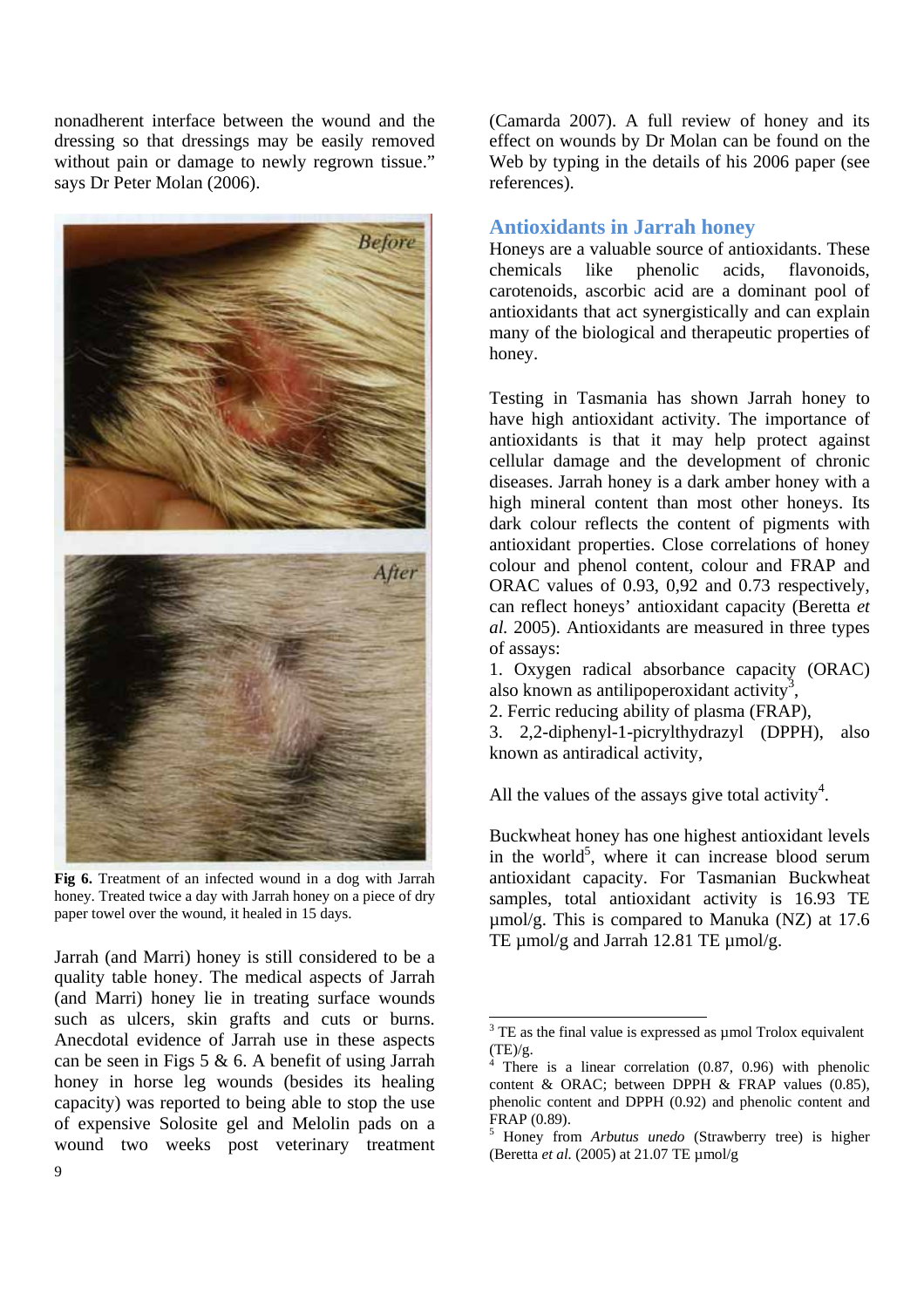Lighter honeys (400-500 mAu/cm) have activity levels of 6.1 to 9.61 TE µmol/g. Jarrah honey measures<sup>6</sup> 946 mAu/cm in colour and is darker than Manuka (932 mAu/cm) and Buckwheat (900  $mAu/cm$ ).<sup>7</sup>

The phenolic content, which is a laboratory index of antioxidant strength, shows Jarrah honey is higher (207.4 mg gallic acid/kg) than Tasmanian grown Buckwheat<sup>8</sup> *(Fagopyrum esculetum)* (200.3 mg gallic acid/kg) or Manuka (197.4 mg gallic acid/kg). There results of phenolic content with assay values from FRAP, DPPH and ORAC are highly correlated and this indicates that the antioxidant capacity of honey is due to their phenolic constituents (Beretta *et al.* 2005).

## **Honey sugars**

Forest Jarrah honey is a high fructose honey with fructose, glucose and sucrose levels of 51.7%, 22.4% and 0.3% respectively and is lower for sandplain Jarrah 44.3%, 26.6% and 3.8%. Other WA species sugar compositions are:

Marri-Forest blackbutt is 40.5% 30.9% and 4.6%, Marri-Karri average is 44.3%, 29.5% and 1.9%

Parrotbush 43.2%, 30% and 0%.

*Calothamnus sanguineus* (Red bell) 37.2%, 26% and 10.1%.

*Banksia grandis* 36.9%, 23.1% and 15.3%

*Banksia menziesii* 34.9%, 28.4% and 13.8%

*Xanthorrhoea preissii* (Grasstree) 32%, 22.2% and 19.3% (Chandler *et al*. 1974). The latter four species have naturally high levels of sucrose and this was discovered after Japan rejected WA honey shipments in 1964 for breaching their 5% sucrose specification. Thinking honey had been adulterated with sugar, research by Dr Francis Smith (Smith 1965) confirmed the high levels of sucrose were naturally occurring.

#### **References**

Allen K, Molan P, Reid G (1991) A survey of the antimicrobial activity of some New Zealand honeys. *Journal of Pharmacy and Pharmacology* **43**, 817-822.

10 <sup>8</sup> Compares with Californian buckwheat honey (482 mg gallic acid/kg); Mexican buckwheat (456 mg gallic acid/kg) (Beretta *et al.* 2005).

Anon (1998) The antimicrobial activity of Australian honey. *The New Zealand Beekeeper.* **15**(9), 24.

Bang L, Buntting C, Molan P (2003) The effect of dilution on the rate of hydrogen peroxide production in honey and its implications for wound healing. *Journal of Alternative and Complementary Medicine* **9**(2), 267-273.

Beeinformed (2008) The newsletter of the Western Australian Beekeeping Industry **7**(2), 12 *(Leptospermum subtenue).* 

Beretta G, Granata P, Ferrero M, Orioli M, Facino R (2005) Standardization of antioxidant properties of honey by a combination of spectrophotometric/fluorimetric assays and chemometrics. *Analytica Chimica Acta* **533,** 185-191.

Brady N, Molan P, Bang L (2004) A survey of non-manuka New Zealand honeys for antibacterial and antifungal activities. *Journal of Apicultural Research* **43**(2), 47-52.

Camarda B (2007) How honey saved Bunny. *Australian Performance Horse* (April-May), 40-42.

Carter C, Thornburg R (2004) Is the nectar redox cycle a floral defense against microbial attack? *Trends in plant science* **9**(7), 320-324.

Chandler BV, Fenwick D, O'Hara T, Reynolds T (1974). Composition of Australian Honeys. *CSIRO Australia. Division of Food Research. Technical. Paper* **38**, 1-39.

Davis C (2005) The use of Australian honey in moist wound management. Project No. DAQ-232A. Rural Industries Research and Development Corporation, Canberra, Australia.

DeMera J, Angert E (2004) Comparison of the antimicrobial activity of honey produced by *Tetragonisca angustula* (Meliponinae) and *Apis mellifera* from different phytogeographic regions of Costa Rica. *Apidologie* **35**, 411- 417.

Garcia M, Perez-Arquillue C, Juan T, Juan M, Herrera A (2001) Note. Pollen analysis and antibacterial activity of Spanish honeys. *Food Science Technology International* **7**(2), 155-158.

Henriques A, Burton N, Cooper R (2005) Antibacterial activity of selected Portuguese honeys. *Journal of Apicultural Research* **44**(3), 119-123.

Irish J, Carter D, Shokohi T, Blair S (2006a) Honey has an antifungal effect against *Candida* species. *Medical Mycology*  **44**, 289-291.

Irish J, Carter D, Blair S (2006b) Honey prevents biofilm formation in *Staphylococcus aureus*. 8<sup>th</sup> Asian Apicultural Association conference, Perth, Western Australia. March 20- 24, 2006.

 6 Colour is expressed as mAu/cm for 50% (w/w) honey solutions.

<sup>7</sup> 2009 data from Novost Pty Ltd (7 Wendover Place, Newtown, Tasmania 7008).